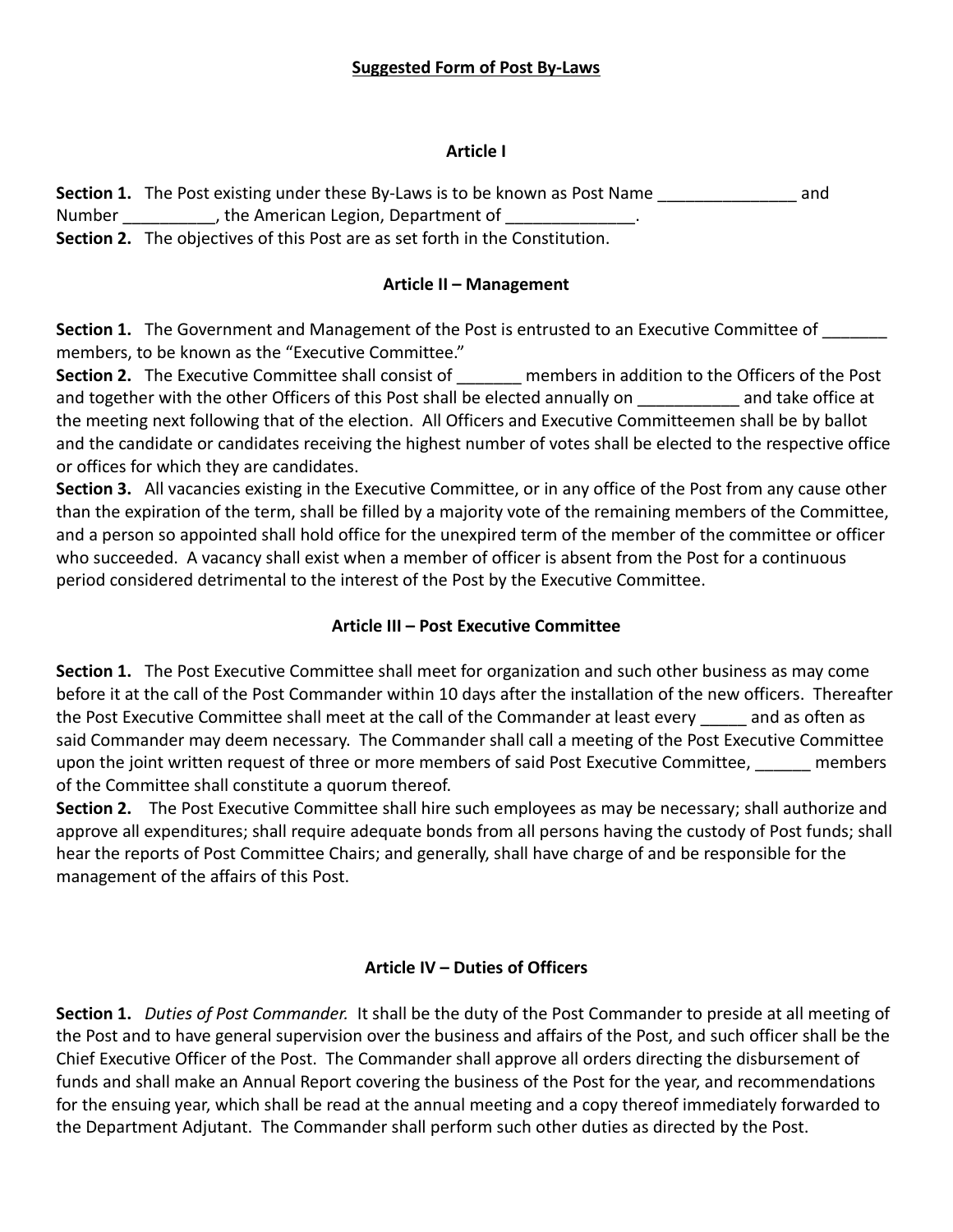**Section 2.** *Duties of Vice-Commander.* The Vice-Commander shall assume and discharge the duties of the Office of Commander in the absence or disability of, or when called upon by the Post Commander. **Section 3.** *Duties of Post Adjutant.* The Adjutant shall have charge of and keep a full and correct record of all proceedings of all meeting, keep such records as the Department and National Organizations may require, render reports of membership annually or when called upon at a meeting, and under direction of the Commander handle all correspondence of the Post.

**Section 4.** *Duties of the Finance Officer/Treasurer.* The Finance Officer/Treasurer of the Post shall have charge of all finances and see that they are safely deposited in some local bank or banks and shall report once a month to the Executive Committee the condition of the finances of the Post, with such recommendations as may deem expedient or necessary for raising funds with which to carry on the activities of the Post. The Finance Officer/Treasurer shall sign all checks disbursing the monies of the Post, and shall furnish such surety bonds in such sum as shall be fixed by the Post Executive Committee.

**Section 5.** *Duties of Post Historian.* The Post Historian shall be charged with the individual records and incidents of the Post and Post members, and shall perform such other duties as may properly pertain to the office as may be determined by the Post or the Executive Committee.

**Section 6.** *Duties of Post Chaplain.* The Post Chaplain shall be charged with the spiritual welfare of the Post comrades and will offer divine but nonsectarian service in the event of dedications, funerals, public functions, etc., adhere to such ceremonial rituals as are recommended by the National or Department Headquarters from time to time.

**Section 7.** *Duties of Sergeant-at-Arms.* The Sergeant-at-Arms shall preserve order at meetings and shall perform such other duties as may be from time to time assigned by the Post Executive Committee.

## **Article V – Delegates**

**Section 1.** Delegates and Alternates to a Department Convention shall be elected by ballot by the Post at a regular meeting of the Post to be held at least 20 days prior to the date of such Convention.

#### **Article VI – Appointments**

**Section 1.** The Post Commander, immediately upon taking office each year shall appoint the following Standing Committees: Americanism, Ceremonial, Children and Youth, Economic, Finance, Foreign Relations, Graves Registration and Memorial, House and Entertainment, Legislative, Membership, Public Relations, Veterans Affairs and Rehabilitation, National Security, Sons of The American Legion and Visiting or VAVS. Such Standing Committees shall consist of such members, and the Chair thereof, as shall be designated by the Post Commander.

**Section 2.** *Americanism Committee.* The Americanism Committee shall be charged with the inspiration of patriotism and good citizenship by arrangements for proper observance of patriotic occasions; encouragement of patriotic and civic phases of instruction in schools; Americanization of aliens; combating anti-American propaganda by education of the general public in American ideals through public forums, etc., and activities for community and civic betterment.

**Section 3.** *Ceremonials Committee.* The principal duty of the Ceremonials Committee is to insure all new members are properly initiated. The Committee also concerns itself with proper presentation of other rituals outlined in the Manual of Ceremonies – Burial Detail and the wearing of Legion regalia.

**Section 4.** *Children and Youth Committee.* Shall be charged with aid and service to children of Veterans, cooperating with other established agencies in the community; laboring for the betterment of child conditions and in coordinating services and agencies in the community for the above purposes. To act as intermediary for the needy child of a Veteran in obtaining the fulfillment of the Legion's pledge that "no child of a war Veteran shall be in need of necessities of life" and "a square deal for every child."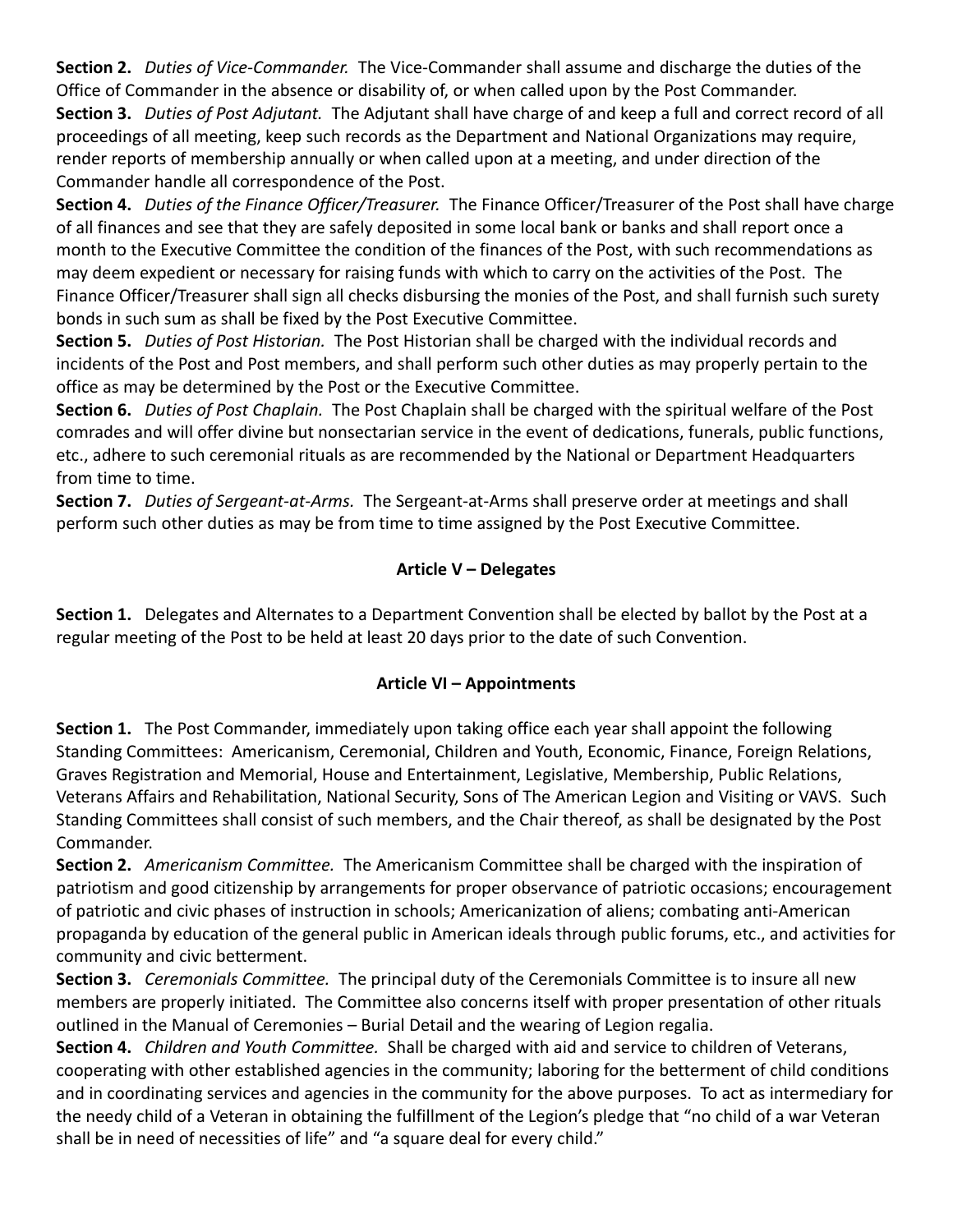**Section 5.** *Economic Committee.* The Post Economic Committee is primarily concerned with local employment programs, Veteran's preference, government employment and re-employment rights. **Section 6.** *Finance Committee*. The Finance Committee shall be charged with the administration of the financial policy, preparation of budget recommendations and supervision of receiving, disbursing and accounting of all Post funds.

**Section 7.** *Foreign Relations*. This committee has become active as America has recognized its responsibility as a world leader. Maintaining and securing world peace and friendship abroad through community endeavors have become as essential as any aspect of treaty law.

**Section 8.** *Graves Registration and Memorial Committee*. The duties of this committee involve recording of grave sites and complete information on Veterans' burial in cemeteries assigned to the Post. Special assistance can be given the service officer in providing flags, headstones or proper interment in national cemeteries. **Section 9.** *House and Entertainment Committee*. The House and Entertainment quarters promotion of club advantages and arrangement for social activities.

**Section 10.** *Legislative Committee*. The Legislative Committee needs to have knowledge of what is going on in Congress – what we favor of oppose, and should be ready to initiate ac tion in support of our position when requested by the National or Department organization.

**Section 11.** *Membership Committee*. The Membership Committee shall have charge of all matters pertaining to the membership of the Post, including the procuring of new members, reinstatements and eligibility of members.

**Section 12.** *Public Relations Committee*. The Public Relations Committee shall be charged with the promotion of public support of the Legion's programs by the establishment of proper contact with The American Legion Magazine, Department and National Legion news service and by local publicity of Post programs and activities. **Section 13.** *Veterans Affairs and Rehabilitation Committee*. The Veterans Affairs and Rehabilitation Committee shall supervise all matters pertaining to service to comrades in the prosecution of all just claims against the

United States or state government, employment, relief, etc.

**Section 14.** *Security Committee*. The Security Committee shall work with and coordinate Legion efforts with the local Civil Defense Council on matters pertaining to national, civilian and home defenses. It shall assist the armed forces of the United States in recruiting efforts and in every way be active in community activities for the defense of the nation and the security of the American home.

**Section 15.** *Sons of The American Legion Committee*. This committee shall have supervision over the operations of the Post's Squadron of the Sons of The American Legion.

**Section 16.** *Visiting or VAVS Committee*. This committee is charged with visiting and comforting members and their families when sick or bereaved, and with visiting ex-service personnel in hospitals.

# **Article VII – Resolutions**

**Section 1.** All resolutions of state or national scope presented to this Post by a member or reported to this Post by a committee shall merely embody the opinion of this Post on the subject and copy of same shall be forwarded to the Department Headquarters for its approval before any publicity is given or action other than mere passage by the Post is taken.

#### **Article VIII – Meetings**

**Section 1.** The regular meeting of the Post shall be held at the club rooms on  $\qquad \qquad$ , at which may be transacted such business as may properly be brought up for action; such meetings may be converted into entertainment meetings, as may be deemed advisable by the officers of the Post.

**Section 2.** The Post Commander or a majority of the Executive Committee shall have power to call a special meeting of the Post at any time.